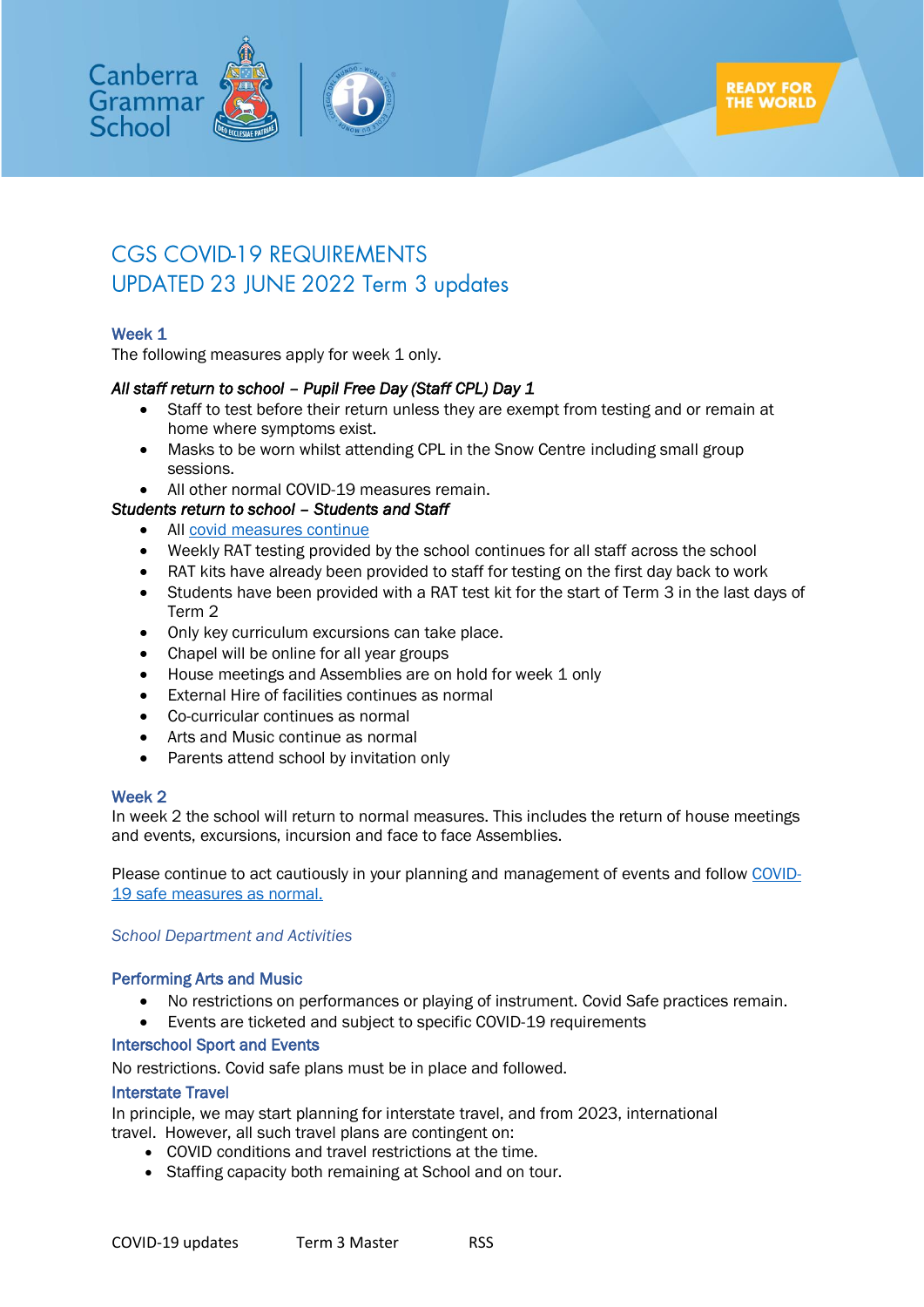

• Viable extraction/quarantine plan for dealing with multiple cases of COVID while overseas, interstate, or on tour.

#### Parents and Volunteers on site

- Parents are invited to attend school events with COVID-19 safety plans in place.
- Volunteers can attend school as per normal procedures and with the appropriate checks in place.

#### **Canteens**

- Flexi orders will be no longer available at recess.
- Flexi orders for lunch will continue as normal.
- There will be three canteens operating for recess and lunch with different year groups allocated to each canteen.

#### <span id="page-1-0"></span>COVID Safe Measures

#### Household Contacts

The School will follow the [ACT Health](https://www.covid19.act.gov.au/stay-safe-and-healthy/exposed-to-covid19) household contact guidelines including:

- Staff identified as a household contact must complete a COVID-19 declaration form identifying themselves as a household contact.
- Students identified as household contacts that wish to attend school must complete an absence form identifying household contact attendance at school.
- Students identified as household contacts that wish to isolate at home must complete an absence report form identifying household contacts as the reason of absence.
- Staff and students must complete a single RAT test before attending school and subsequently retest every 48 hours for the 7-day period identified by ACT health.
- Where signs and symptoms of COVID-19 are present they must remain at home.
- Household contacts must always wear a mask.
- Household contacts can attend Co-curricular activities.
- Household contacts must not attend camps or overnight excursions.

#### Signs and Symptoms

Anyone with any symptoms must remain at home regardless of RAT test results, household contact status, prior infection, mask wearing, etc.

#### **Masks**

Mask wearing is voluntary across the whole school for all staff and students except in the circumstances outlined below. Masks will be available from Reception in the Primary School and Senior School as well as from Heads of Student House in the Senior School for use in the following circumstances:

- For all large groups or multi cohort gatherings indoors and outdoors. Examples include assemblies, house meetings, chapel, parent information events, school performances etc.
- By all household contacts where mask wearing is an ACT requirement.
- By any adults or Senior School students travelling together on School transport or on public transport.
- Where requested by anyone for health reasons including vulnerable staff, students, parents, or visitors.
- For all school-based transport except students under the age of 12.